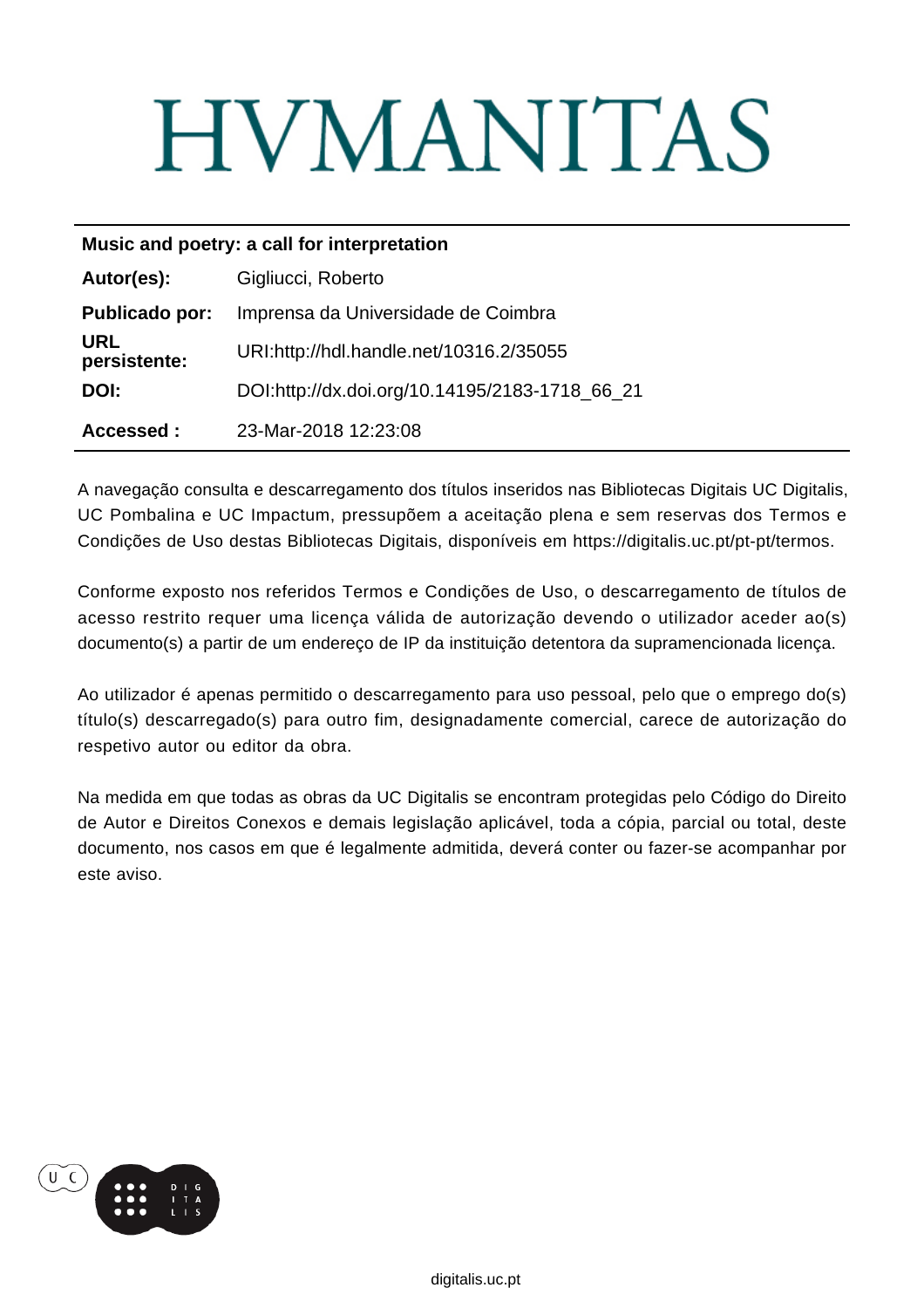## humanitas

**Vol. LXVI 2014**

**IMPRENSA DA UNIVERSIDADE DE COIMBRA**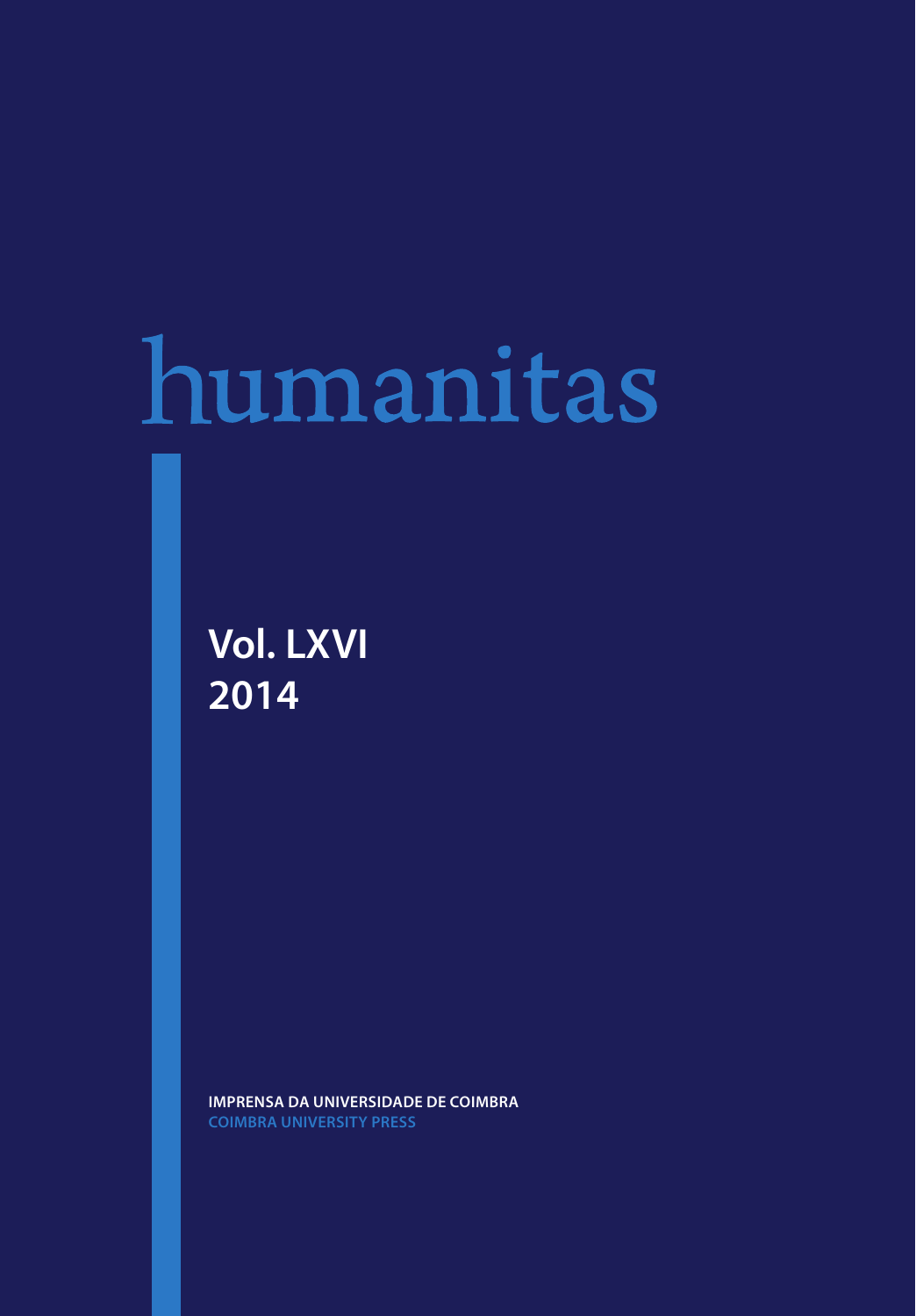## **Music and Poetry: a Call for Interpretation**

### **Roberto Gigliucci1**

Università di Roma, La Sapienza

### **Abstract**

This essay concerns the relationship between Music and Poetry, to arrive to a personal conception of the artwork as an interpretative object. The musico-literature matter is a complex starting point to build an idea according to which the pleasure of understanding is the final purpose of the arts; aim of art is the position of a meaning, but in a realm of ambivalence-ambiguity, or better complexity: the two main examples – very distant but both basic – of Euripides and Mozart constitute the hearth of this contribute.

Obviously, the scientific investigation on the relationship betwixt music and poetry knows, at least since two Centuries, a huge bibliography,<sup>2</sup> which is impossible here to talk about in a substantial perspective. We offer only suggestions of analysis, working hypothesis, but also a more organic view of what is for us an artwork.

We can trace an ideal segment whose extreme opposite points are represented by the realm of *logos* (λ) and by that of *melos* (μ); the middle

<sup>1</sup> Roberto Gigliucci is Assistant Professor (Professore Aggregato) at Sapienza University of Rome. He gives courses about Italian and European Literature and Literature and Music since many years. He taught also in Universities abroad, as Oxford, Royal Halloway, Coimbra, Athens, Krakow, Tours, Poitiers etc. He is member of the «Centro Interuniversitário Estudos Camonianos» of Coimbra, Coimbra University. He published many volumes and editions of texts and articles in reviews and books; he contributes also to «Estudos italianos em Portugal». His last books: *La melanconia*, Rizzoli: Milan 2009; *Tragicomico e melodramma*, Mimesis: Milan 2011; *Tragicomico*, Guida: Naples 2013.

<sup>2</sup> Recommended the synthesis offered by Russi 2005. Modern pioneer in musicoliterary studies is of course Brown 1948.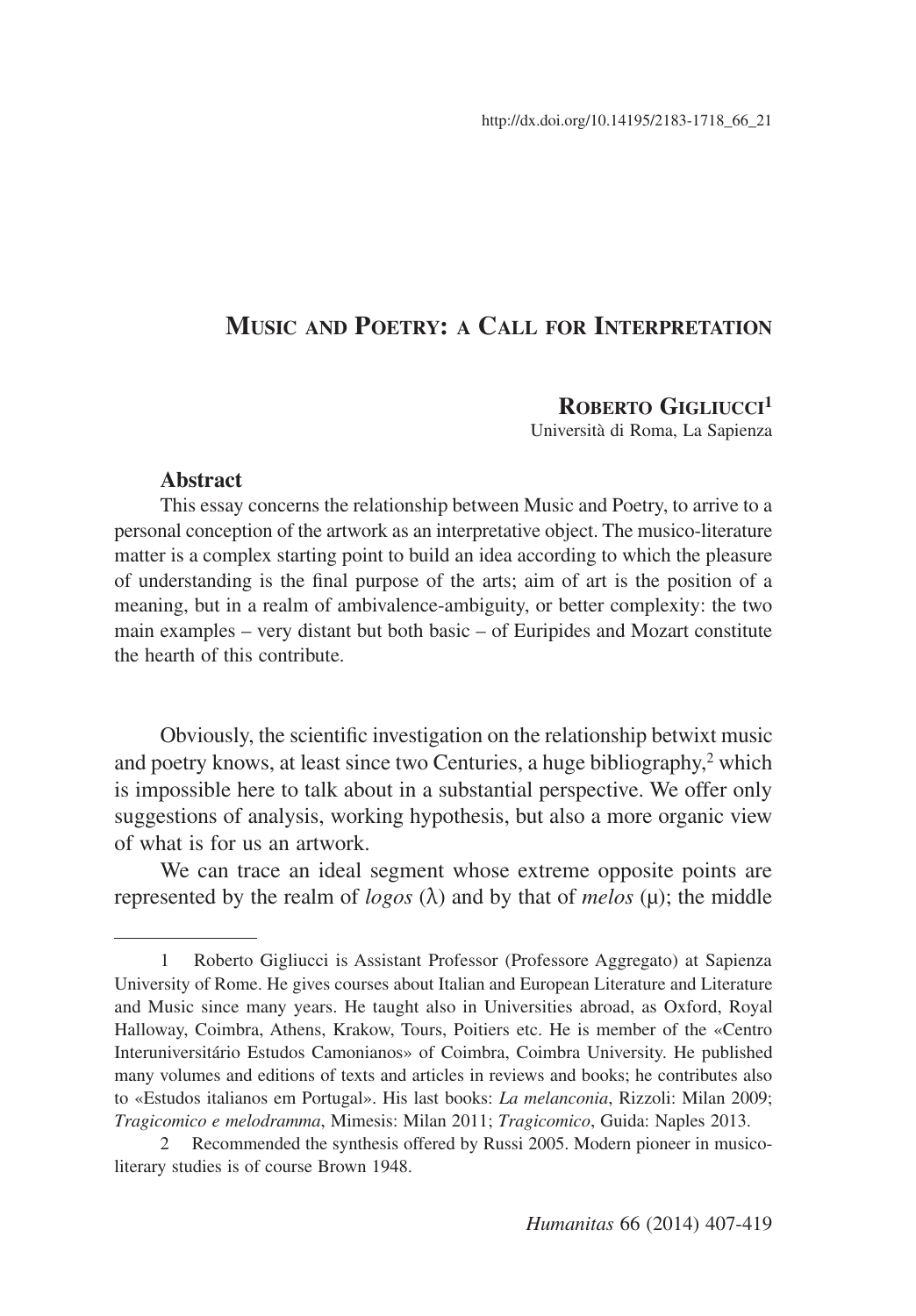point is the *logos with melos*  $(\lambda + \mu)$  that is the case in which we find a text and a music together.

Pure *melos* is now for us *absolute music*, that is a music without any reference to a text, not even to a simple title (*sinfonia pastorale*, or *tragica* f. i.), except for the agogic and dynamic indications, and so on.

Pure *logos* (*absolute poetry* is not a commonly used term) is here a poem or other literary text not set to music, therefore written to be read, or recited, but not to be "intoned".

λ\_\_\_\_\_\_\_\_\_\_\_\_\_\_\_\_\_\_\_\_\_\_\_\_\_\_\_λ+μ\_\_\_\_\_\_\_\_\_\_\_\_\_\_\_\_\_\_\_\_\_\_\_\_\_\_\_μ

We shall come back to this model (axiology?) very soon. Now let us remember and develop the schema proposed by Steven Scher (1982)<sup>3</sup> about literature and music and their relationship. The scholar suggests that there are three possible combinations:

- literature in music,
- music in literature.
- literature and music.

In the first case we have a music whose absoluteness is modified, even "corrupted" or better "deviated", we can say "notched" (from a strictly formalist point of view) by some textual indications. It is sufficient a simple title (f. i. *La malinconia*, or *Patetica* etc.) to give some extra-musical data which modifies the status of mere absolute music. Let us think to the Beethovenian string quartet 6 op. 18 and to its adagio entitled *La Malinconia*. It is enough reading this headline upon the score to have an information that is not technically musical and that addresses the whole *adagio* to a specific direction, using a word (*malinconia*) that concerns *logos*, not *melos*. More, we can find some similar indication also within a score, f. i. when a symphony movement describes more in detail a tempest, or a feast: see the *Pastorale* still by Beethoven; otherwise it is enough to read over the pentagram some little, maybe enigmatic phrases, as those famous in the last quartet: «Must it be? It must be»... Furthermore, in the romantic age, we find the symphonic poem, which is music strongly interrelated with poetic imagination or connected to a specific poetic text

3 In Scher 2004.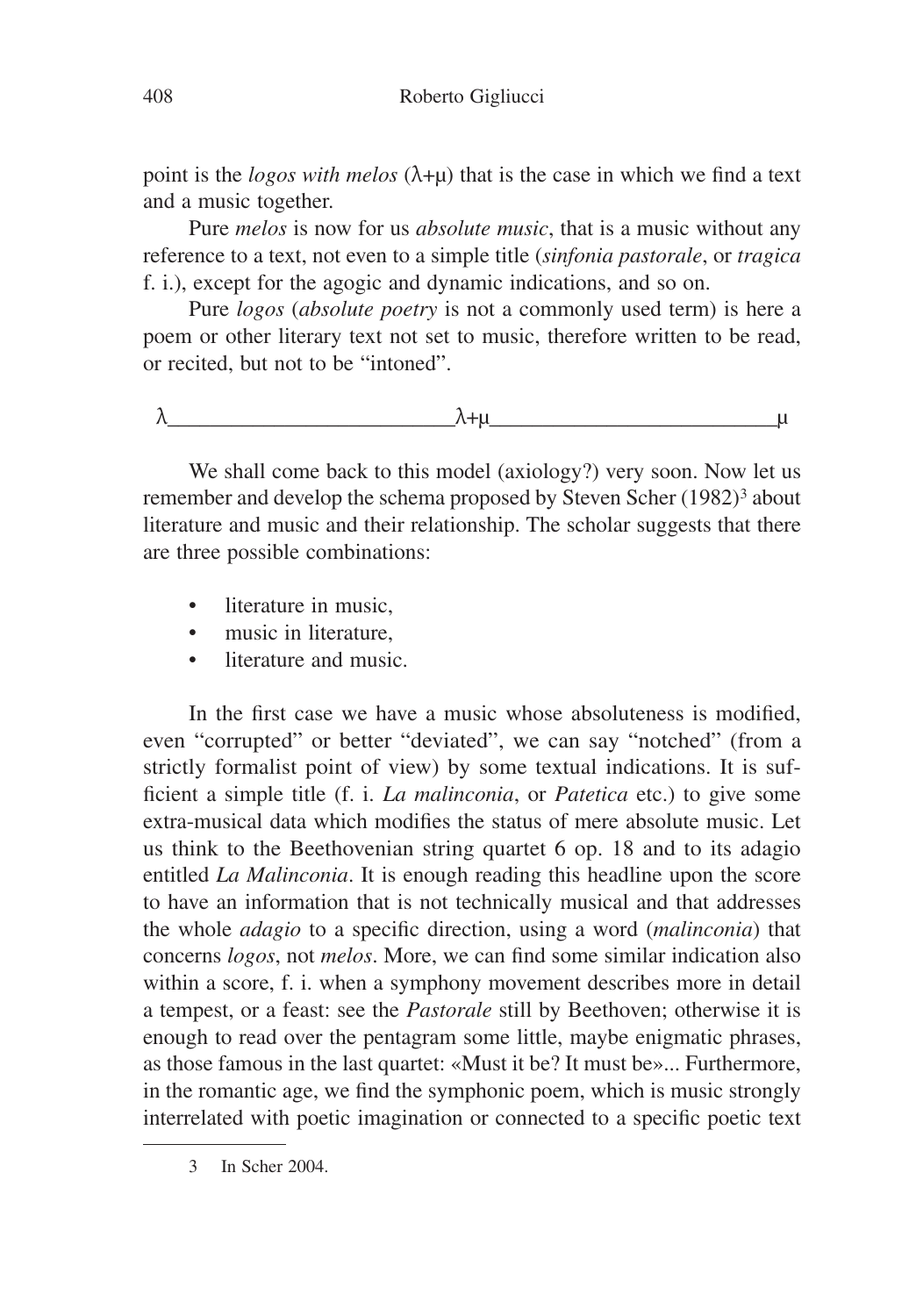and so on, with a *programma* that clarifies every moment of the music. In these cases the musical ideology of Romantic culture (think to Schumann, an anti-formalist theorist and musician) creates a musical form that places itself almost *against* the absoluteness of music.

In the second case, we must consider poetry particularly in its phonetic substance: we may think to poems very elaborated in the tuneful outcome, as some lyrics by Pascoli, or D'Annunzio, or Eliot, or to some harsh and dissonant verses by Dante in the *Inferno*, or in reverse to some fluid and melodious sonnets by Camões, and so on. Instead, structural features of similarity between music and literature are, for us, less stimulating (rondo, theme with variations, counterpoint, leitmotiv and so on). But music in literature also concerns a thematic perspective, that Scher names *verbal music*; literature that is about music, in other words: novels or tales in which music is a central matter, as f. i. *Doktor Faustus* by Thomas Mann. We can think to relevant descriptions of fictionally performed music too (a sort of musical *eckphràseis*?), as those we enjoy in the great novel of Proust, or else we may call to mind the vivid descriptions of acrobatic warbling singers in the baroque poetry.

Thirdly, 'literature and music' means that we can listen a text set to music, *poesia intonata*: look upon the songs, the madrigals, the holy music as masses or motets, etc., but above all consider the melodrama, that involves also acting in a stage. «In vocal music, literary text and musical composition are inextricably bound».4 But also in this case of the Scher's diagram we can find historical frictions and contradictions: think to the Renaissance polyphony where the words were often not audible and to the reaction against this (presumed) *monstrum* by the classicistic *stile recitativo* of last XVI<sup>th</sup>-century Florence.

If we go back to the model above, we can verify that there are a lot of *nuances*, intermediate degrees, between λ, λ+μ and μ. But not only the statement of Scher lights up on this gradualness. We have to go further into the exploration and explication of the problem.

If the realm of *logos* has been traditionally considered as the cosmos of order, rationality, expressiveness and perspicuity – linguistic identification of the world – on the other hand the realm of *melos* has been suggested as the field of irrationality, of sentimentality (*pathe*, *affecti*), of emotional – however pleasant – disorder, of vague and ineffable, eventually of chaos.

<sup>4</sup> Ivi: 175.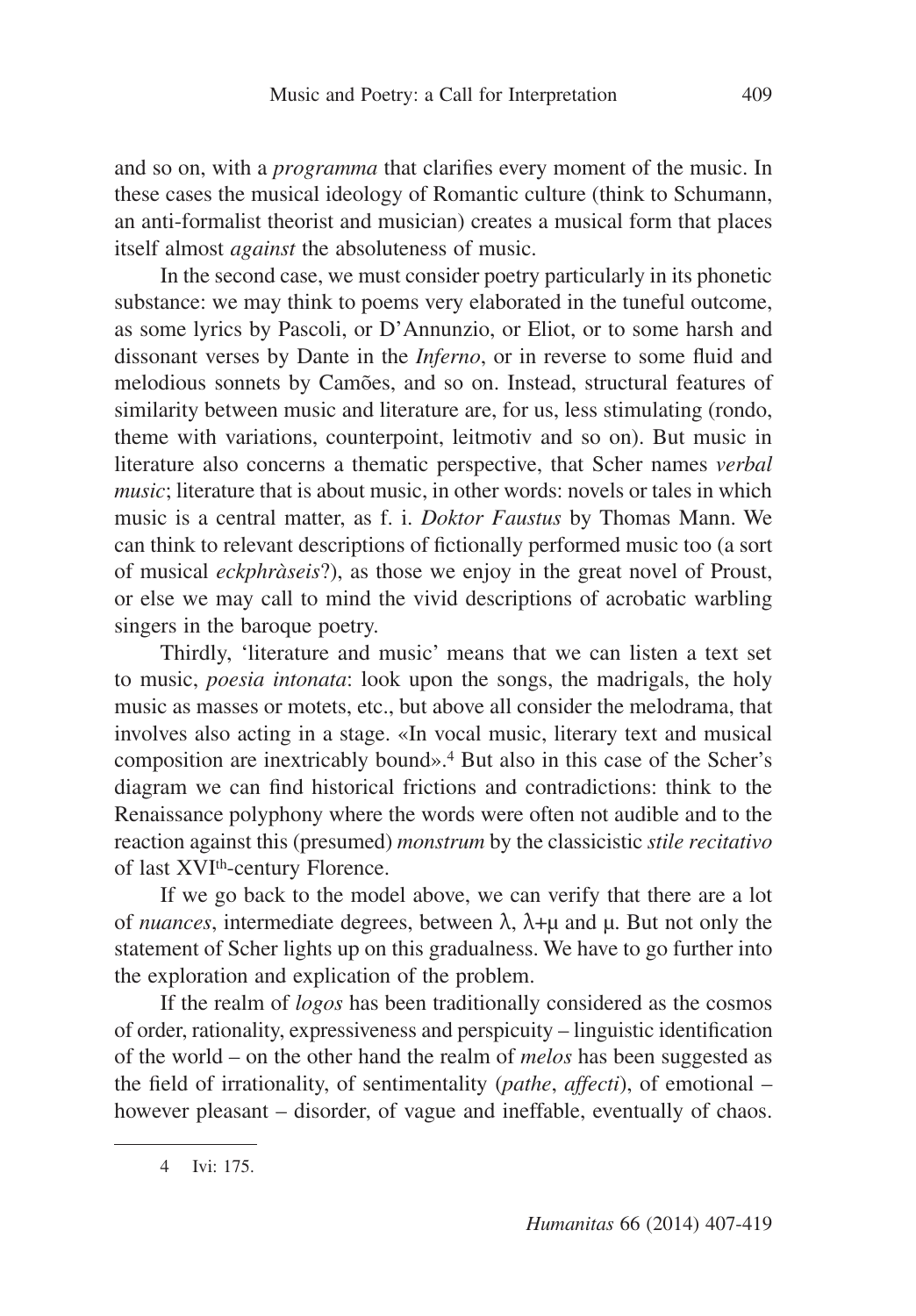Very rough we can simplify saying that one is the *Apollonian* realm, the other *Dionysian*. So established the question, it looks to be impossible to find a synthesis of the two universes. And accepted this axiology, we should conclude that literature is always crystal clear, logical, referential, while music is totally autonomous, self-referential, obscure – pleasant just thanks to this obscurity – and above all *not a language*. That is to affirm that *music is not expressive*. 5 Particularly absolute music (instrumental, or vocal wordless music),<sup>6</sup> but, according to some theorists, even music with text. This is the stance of *formalism* in the philosophy of music; the first in this line of thought has been probably Chabanon with his genial treatise on the music *Considerée par elle-même* (end of XVIII<sup>th</sup> Century).<sup>7</sup> He argues that the music is autonomous from its text: the universe of the *chant* is something of peculiar, in which the music can be also in contradiction with the semantics of the words: it is an apparent contradiction, because the music is not an imitative art, it is absolutely free. The word is not the *mother* of singing, it neither precedes nor establishes the chant; «le vocal» is not «antérieur à l'instrumental».8 Of course, Chabanon does never condemn the Opera; on the contrary he considers music drama as the *entelechia* of the comedy drama and concludes: «Laissons nous enrichir par un nouvel Art, & consultons cet Art lui-même, sur le sage emploi des richesses qu'il nous donne».<sup>9</sup>

But the most famous formalist scholar in the theory of music was certainly Hanslick, who in his *The Beautiful in Music* (half of XIX<sup>th</sup> Century)<sup>10</sup> founded the modern current of formalism. He intended to show that music has no reference to extra-musical elements: music is always pure, it is irrelevant to sentiments or thoughts, and the various effects and feelings that music arouses in the listeners are not interesting for the analyzers of music. Music in itself is only music, with its own rules and forms, finally an art totally different from the others: a non-representative and non-expressive art. Hanslick proposes an example of music with text,

10 Hanslick 1854.

<sup>5</sup> On music and expressivity we have an important bibliography: I quote here only Davies 1994; Piana 1991: 255 ff.; Scruton 1999. More "classical" essays are those by Cooke 1959, Coker 1972, and also Meyer 1956 etc.

<sup>6</sup> See Bonds 2014.

<sup>7</sup> Chabanon 1785.

<sup>8</sup> Ivi: 73.

<sup>9</sup> Ivi: 288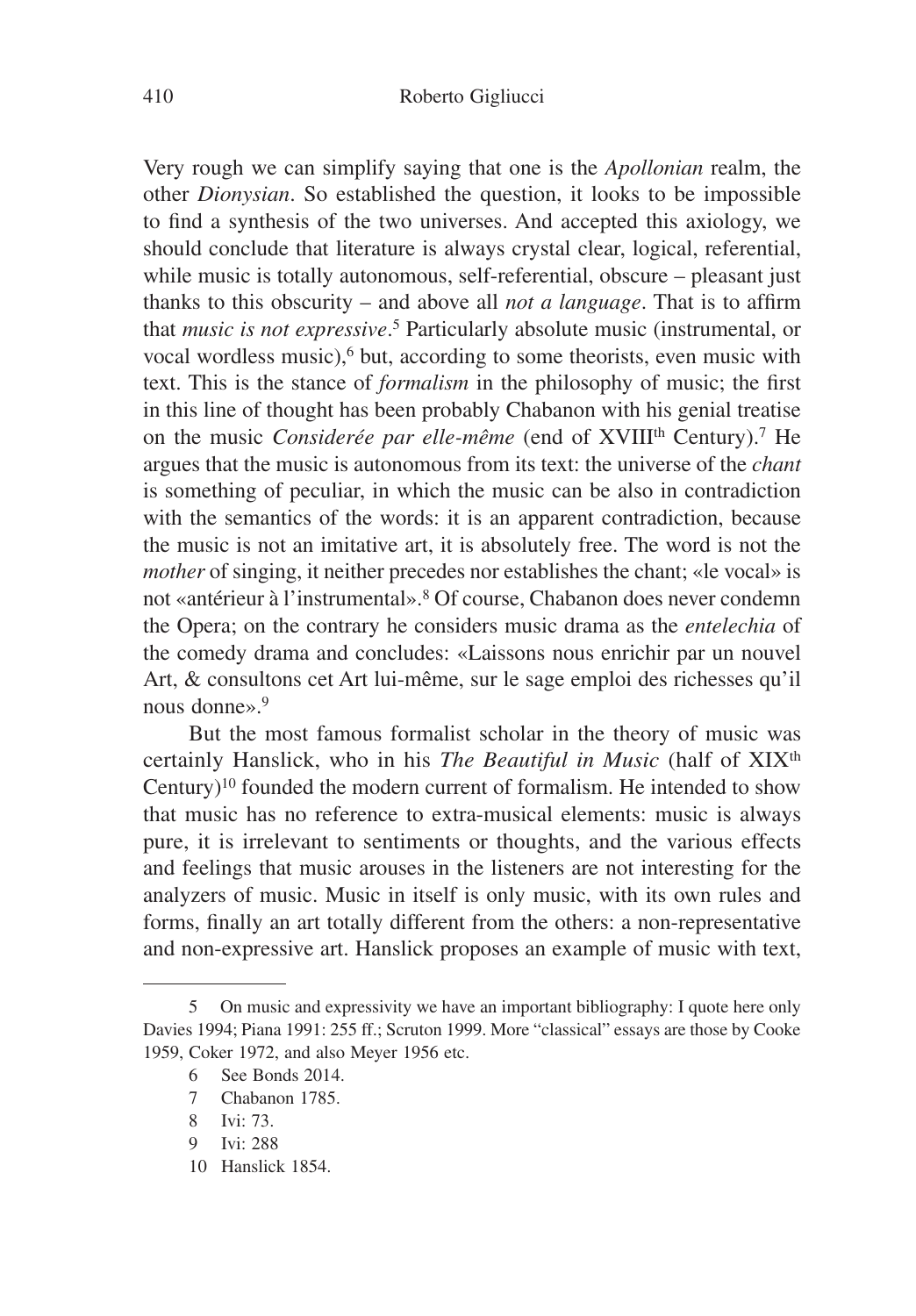the aria *Che farò senza Euridice* from the opera *Orfeo ed Euridice* by Gluck, with libretto written by Ranieri de' Calzabigi (1762). He states that the music is not exactly an expression of the desperation of Orfeo, as we could expect, but it is autonomous music, maybe not so perfect for that dramaturgical moment, but in any case great music. Orfeo has just lost for the second time his Euridice: let us read the end of the recitativo and the following aria.

### ORFEO

Euridice!... Consorte! ah più non vive, la chiamo in van, misero me, la perdo, e di nuovo e per sempre! oh legge! oh morte! oh ricordo crudel! non ho soccorso, non m'avanza consiglio. Io veggo solo (oh fiera vista!) il luttuoso aspetto dell'orrido mio stato; saziati sorte rea, son disperato.

 Che farò senza Euridice! Dove andrò senza il mio ben! Euridice! Oh dio! rispondi, io son pure il tuo fedel. Euridice! Ah non m'avanza più soccorso, più speranza né dal mondo, né dal ciel! Che farò senza Euridice! Dove andrò senza il mio ben!<sup>11</sup>

Hanslick remembers that lots of listeners have been moved by these notes, but also that someone said that a music of this kind should be suitable also for a great happiness, for instance if Orfeo were joyful for reacquiring Euridice! Moreover we may notice that the "recitativo accompagnato" is very dramatic, agitated, culminating in the substantial term *disperato*, 'desperate', while immediately after in the aria the mood seems to soften, rather it becomes suave.

How to answer to Hanslick's argument – and to our perplexities? We can say that even Gluck, a musician so careful in depicting human

<sup>11</sup> Calzabigi 1994: 697.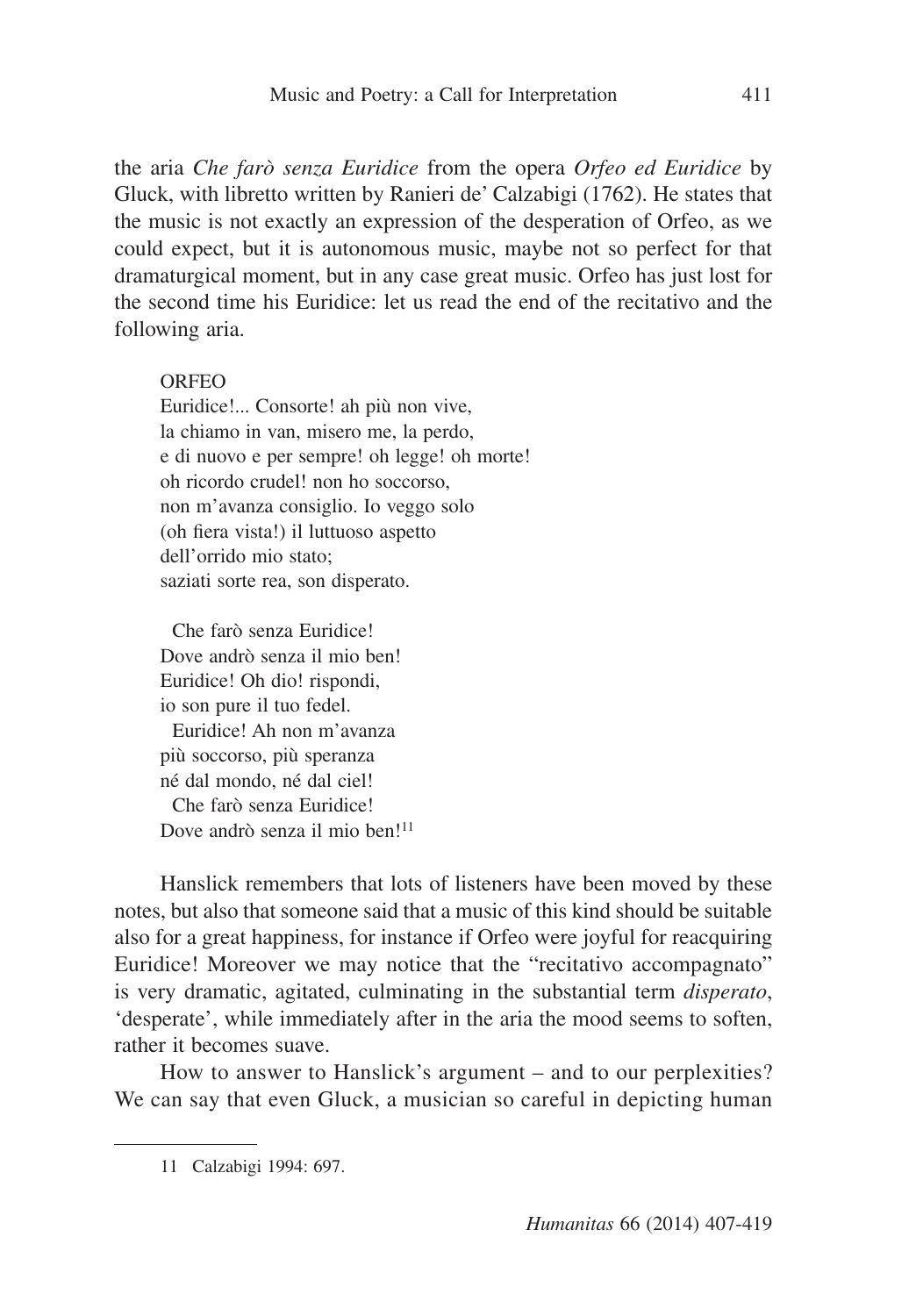affects (according to the reform of melodrama realized by himself and the poet Calzabigi), could have been influenced by his contemporary culture: just in those years Winckelmann was proposing his idea of classical beauty inspired to an *edle Einfalt und stille Größe*, noble simplicity and quiet grandness. So, also the music of *Che farò*, even though related to the most anguishing situation for the protagonist, expresses a noble and controlled pain, the same Winckelmann was finding in the ancient sculpture. In sum: it's all a question of *interpretation*. Let us talk about this.

A new formalist theory of music is proposed by numerous scholars in the last years; the most famous is Peter Kivy, whose *Philosophy of Music* recently published has got a remarkable success.12 According to Kivy, and rough summarizing his ideas, the absolute music has no meaning, it is quite not expressive, but if there is a program, or any reference to a text, the situation changes. He argues that for instance the well-known *Allegretto* of seventh symphony by Beethoven is not melancholy in itself, otherwise it would be unpleasant for the listener, but that the *Allegretto* represents wonderfully the Melancholy, the immense grand beauty of this melancholy, it is a magnificent sumptuous musical image of melancholy. Kivy makes a curious comparison: some music is just like the snout of a saint bernard dog, a sad face – but the dog is not sad! His face indicates, represents the melancholy, but the dog in itself is not glum. Very amusing, but very superficial indeed. Instead, if we remember the sixth string quartet adagio named *La malinconia*, we find the same obsessive rhythm (*lunga-breve-breve-lunga-lunga*: ♩♪♪♩♩), so we can indentify philologically a precise "rhythm of the melancholy" in Beethoven, and the illusion of an absolute music vanishes, at least momentarily for the *Allegretto*. In a manner to speaking that enjoying is thinking: «The pleasure afforded by music listened to for its own sake is the pleasure of understanding».13 I would substitute *understanding* with *interpreting*, but the concept is clear. I don't believe in the meaninglessness of music, of absolute music, and I reject the formalist theories that make the music an art radically unique and divergent from the others. A mere meaningless art, an inexpressive art is worthless, is a dull entertainment for American professors in their New Yorker living room, that's all. Art is something more serious for human

<sup>12</sup> Kivy 2002.

<sup>13</sup> Davies 1994: 332.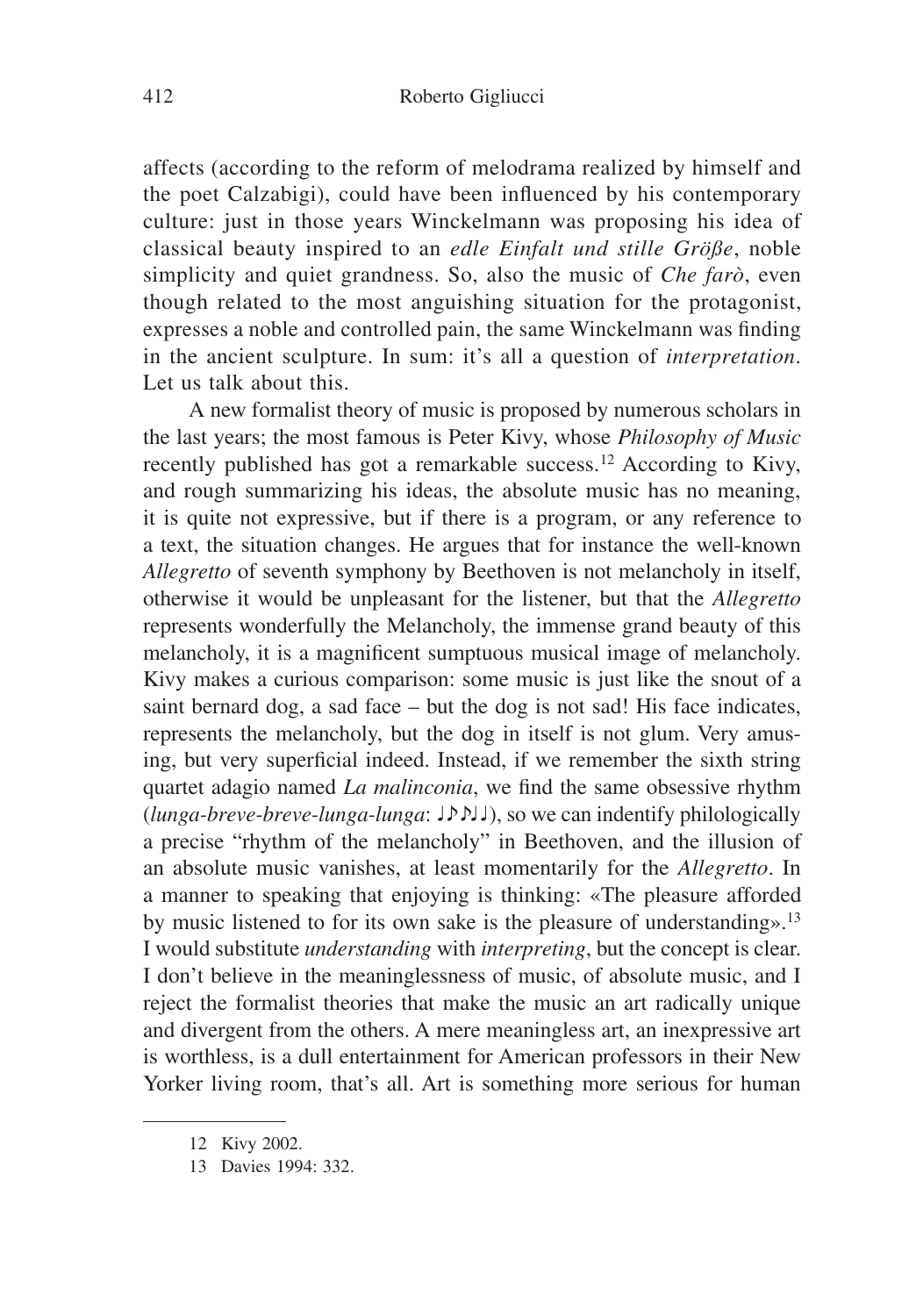community. Art is a severe game of *interpretation*. Just a little digression now about aesthetics.

Aim of my digression is to show that the substance (the narrow) of aesthetic experience is a sort of *call for interpretation* and our fundamental inescapable answer to it. However, there is nothing or nobody calling from another dimension: artworks are tools for human beings, made by themselves. The aesthetic dimension does not transcend mankind, art-craft is a creation of men for men. It is social invention of homo sapiens, hence a thing with peculiar functions describing its identity. The target of our short inquiry is just defining these functions. We think that the main purpose of artistic activities is on one side enabling the call for interpretation (author's side) and on the other trying to give original answers (consumer's side). An artistic product is a kind of an *interpreting tool*. We don't want to propose a "theory of everything" in the aesthetic realm – even though the temptation is strong. We only wish to underline the primary role of interpretation in the aesthetic process. We wish too move the interpretation *back*, to the origins. This is not certainly a new variety of hermeneutics. According to our idea, the interpretation is not an optional, a possibility, a matter for specialists. It is not an *a posteriori*. Interpretation is an obligation, a necessity. Interpretation is art. *Kunst ist Verstehen* (overturning the statement of Schleiermacher).<sup>14</sup> Art is interpretation, i.e. meaning, thought. And interpretation is pleasure. A pleasure nearly forbidden in the real life.

Communis opinio considers the aesthetic experience to be essentially emotional, intuitional, if not irrational i.e. anti-intellectual. Conversely, we think that the interpretation's problem-solving is a basic component of the aesthetic experience, and we intrude it deeply into the so-called (blurred) *pleasure*. Tasting is at the same time knowing, understanding and evaluating, id est interpreting: this equivalence was suggested by Baumgarten (1735) quoting the Hebraic term «tā'am» (סעט).<sup>15</sup>

We dare to speak of an *interpretational ecstasy*, to stress the overlapping of enjoyment and endeavour in answering to call for interpretation This overlapping is nearly a consubstantiality, a *synolon*. Why this concentration of artistic functions into the fact of interpretation? Because life is often (always?) meaningless, hard (impossible?) to be understood, while art *cannot* be so:

<sup>14</sup> Schleiermacher 1809-1810: E16, E30. We bear in mind the excellent bilingual edition of Schleiermacher 1996.

<sup>15</sup> Baumgarten 1735, § XCII.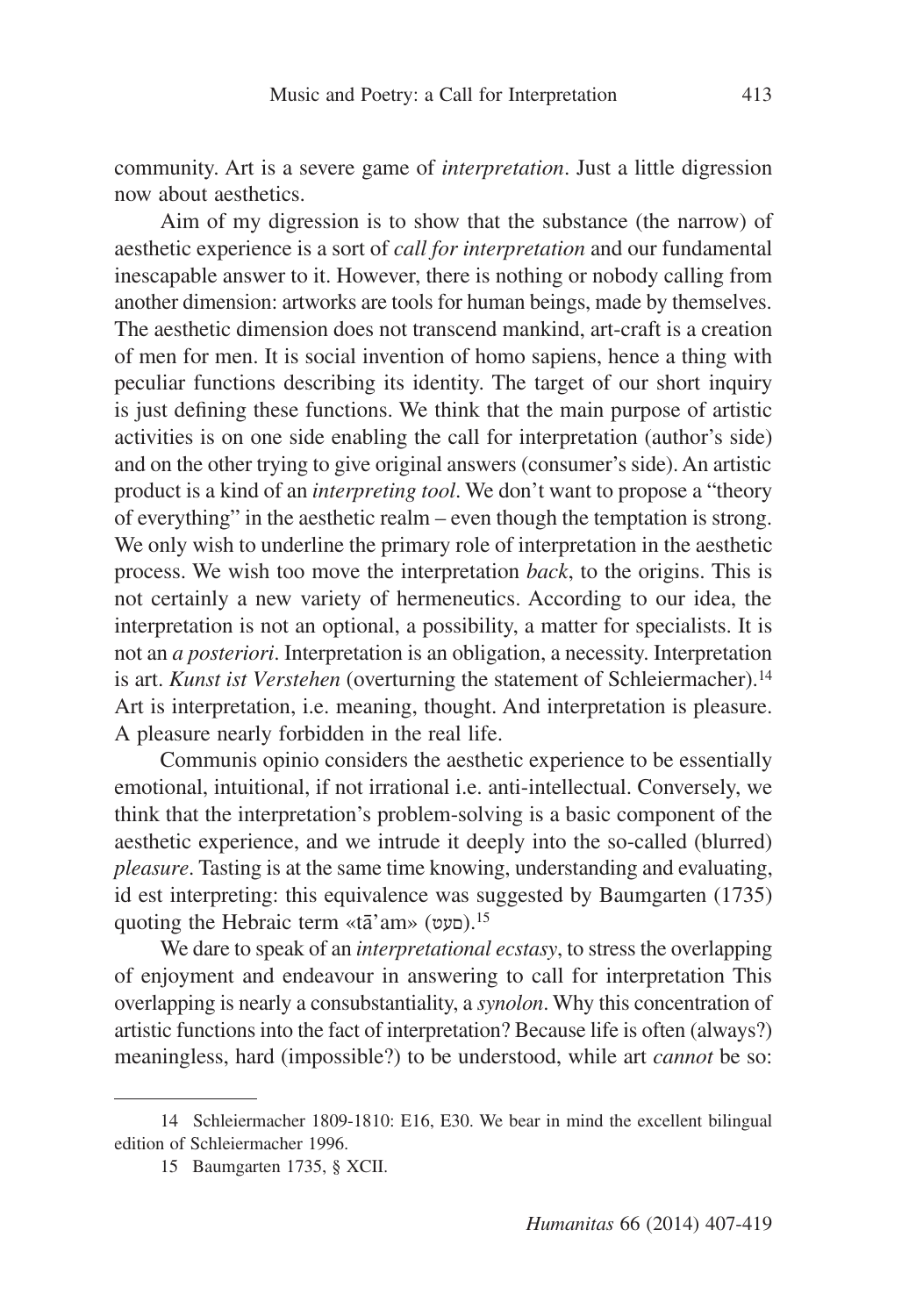we claim art meaningful. We can say also: concluded, finished, spherical, also when an artistic work depicts the incompleteness or incongruence of life (that is anyway a meaning). Also when a tale includes in itself *détails inutiles* and simulates the lack of meaning, the vacancy of "signified" in the referential world. We agree with the genius of Barthes: «le "réel" est réputé se suffire à lui même».<sup>16</sup>

But if being is self-justified, art is not, indeed. Art is similar to religion, as a response to the marks of life's meaningless, but the meanings of art are not dogmatic, they are fluid, while religion's ones are absolute, transcendent. That is illusory, at any rate for us.

An example, a literary one. A classic: *Bacchae* by Euripides.17 The last masterwork by the third great tragedian of  $V<sup>th</sup>$ -century Athens has been read as a religious palinodic extreme play, or divergently as a fierce antitheist and rationalist tragedy. If we consider Bacchus as the hero, we propend for the first reading. If we appreciate the rationalist Pentheus and consider him the innocent tragic victim, then we think that Euripides never abandoned his bad opinion about Gods, and so we have a proclivity for the second reading.

Eventually, and atrociously shortly, we can say that the dilemma has no solution, because the terrible ambiguity (in the highest sense)<sup>18</sup> of the masterwork by Euripides is just an insoluble conundrum, in which the culpability of main characters has the same mould and shape of their innocence, in which the ridiculous behaviour is at the same time a tragic one. *Bacchae* activates an incredibly powerful call for interpretation, and this is the reason of his perennial bloody beauty.

Then a poetic-musical example: the crucial western model of complexity, *Don Giovanni* by Da Ponte and Mozart (1787).19 Here, in the scene of the Commendatore showing up at dinner (III, xv), the musician alters the libretto's words and mood. The serious-comic blend offered by Da Ponte (who follows his model Bertati, author few months before of a *Convitato di pietra*)<sup>20</sup> is transformed in a totally tragic scene of a man in front of supreme justice. Let us read and listen one more time this very famous theatrical

<sup>16</sup> Barthes 1984: 185.

<sup>17</sup> Euripides 1994.

<sup>18</sup> I just wrote about tragicomic ambivalence of *Bacchae* in Gigliucci 2013: 16 ff.

<sup>19</sup> See Da Ponte 1995.

<sup>20</sup> In Bertati 1787.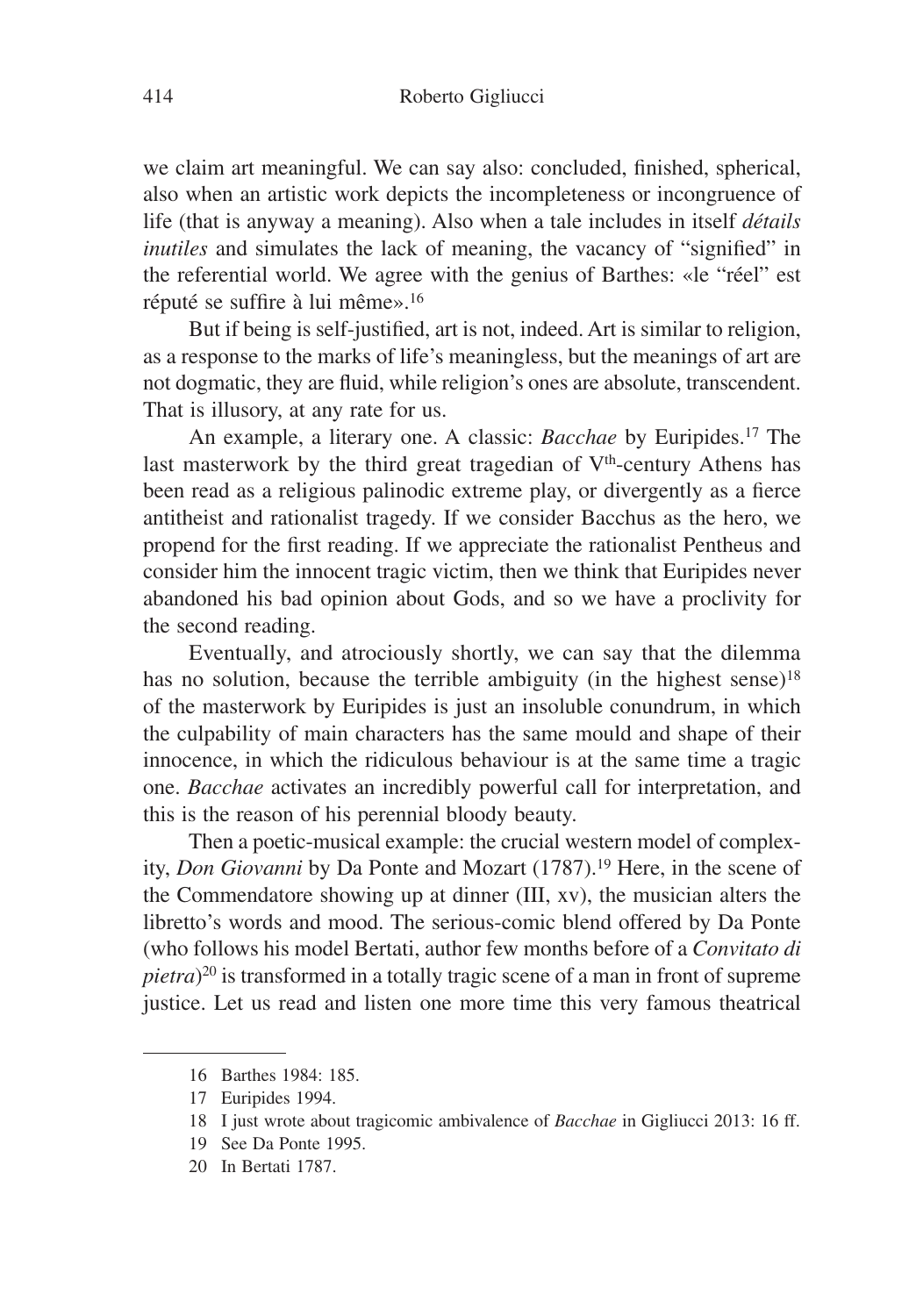scene. Voilà a hyper-tragic action of contrast between the bare man and the powerful divinity messenger. We have the looming rhythm of the eternity (dotted crotchet – quaver – dotted crotchet – quaver – etc.), the inhuman chromatic language of the statue, the unending spiral of violins' scales, the syncopated unquiet figures and so on. The comic counterparts-lazzi (jests) of Leporello are absorbed in the terrible ensemble. The nimbly funny *Ohibò* in Bertati-Gazzaniga – "stolen" by Da Ponte – becomes a frightening tessera of a serious grand operatic scene. Don Giovanni is an *empio* and he must meet up with his punishment. But is it a real justice or a supreme injustice? Is Don Giovanni, hero of the freedom (*viva la libertà*, he sings in the first act), really so guilty? Is his challenge to society a true impiety (remember Molière...)? Is the punishment fairly balanced? The ambiguity of the melodrama is actually supreme… The call for interpretation is incredibly strong. So the artistic magnificence of *Don Giovanni* is incomparable.

An objection: art is traditionally representative (except for music and some other abstract works). Yes, but if we give less importance to the definition of art as mimesis (and contextually to the definition of music as source-imitation of emotions), we nearly eliminate the difference between representative and non-representative arts, confining realism only to a merely specific formal domain, although historically relevant. This is not in contradiction with the idea of the birth of modernity as a new relationship between art and reality, from Cervantes to Galileo, to sum it up. Actually, the call for interpretation disregards the quantum of *verisimile* or the effort of *effet du réel* present in any artwork. Thus we can restate the marginalization of the mimesis' theory, or simply we can say that this ancient theory is not a *totalitarian* theory. And we can do it just resorting to the analysis of musical art and particularly of absolute music, as we have indicated briefly above.

Why do we posit meaning and thinking in a so strict a link? Well, the word *mean* partakes the same Indo-European root with *mind* (*OED*: «Old English *mænan*, of West Germanic origin; related to Dutch *meenen* and German *meinen*, from an Indo-European root shared by *mind*»). Meaning is also simply thought. Sometimes I heard the word *meaning* translated in Italian with *pensiero*. We cannot think to a thought without thinking to a meaning's production. And a meaning is impossible without a thought, or without someone who would be thinking. Difference between Sinn and Bedeutung<sup>21</sup> is here irrelevant, if not nitpicking, in the artistic realm, where

<sup>21</sup> Frege 1990.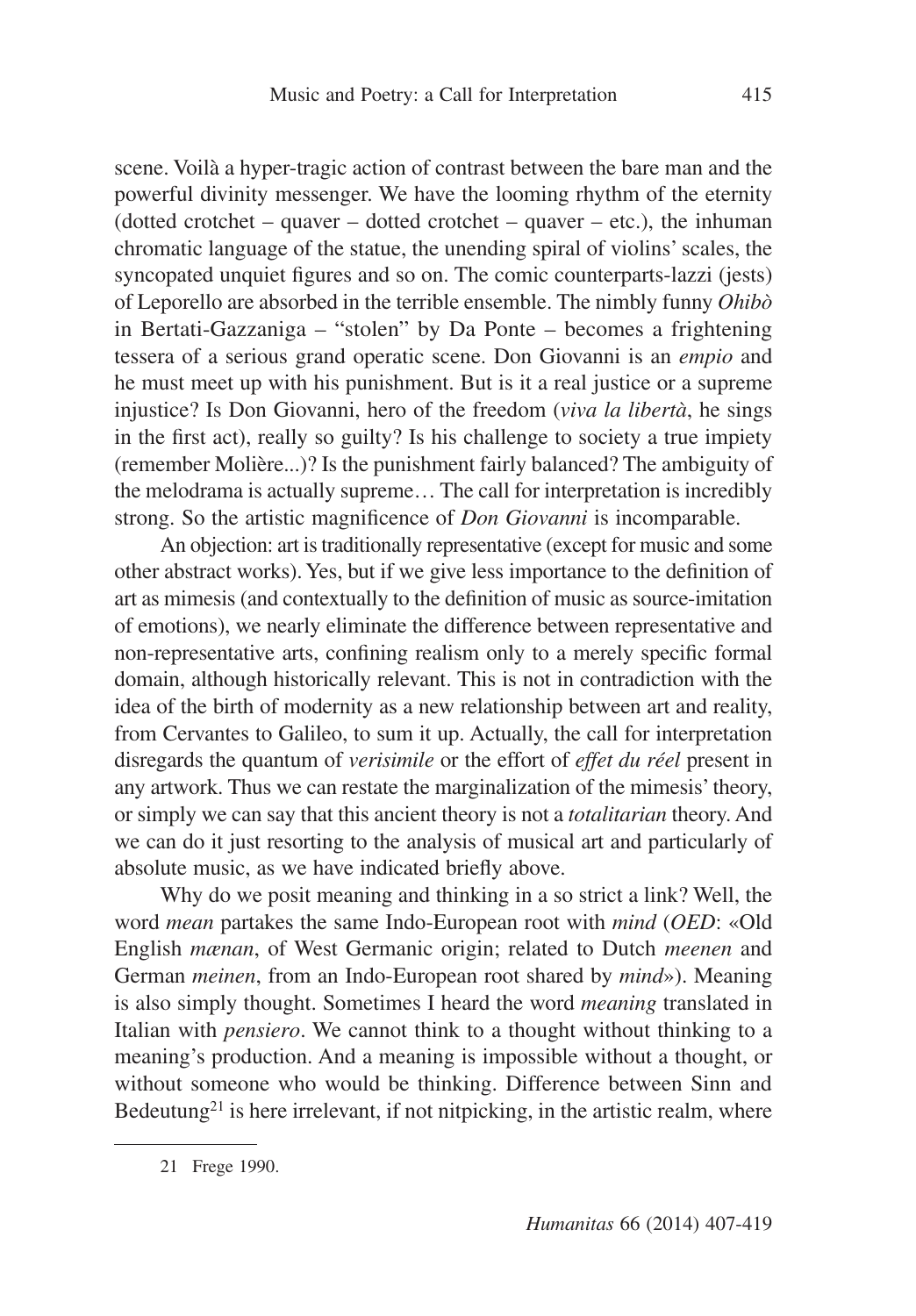sense and meaning are not different (which is not exactly the same as to say that they are identical). An audacious analogy may be proposed with the coincidentia of esse and essentia in God iuxta Saint Thomas.22 Meaning is not present (included) in the reality, as old Ecclesiastes said: «Everything is meaningless». But being is meaningful just because its sense is being itself; *being is self justified*: being is, non being is not, as pre-Socratics taught. This is eventually a materialistic way to describe the same discovery of the Curé de campagne at the end of the *Journal* by Bernanos (and of the wondrous movie by Bresson):23 «tout est Grâce». Everything that is, it is = everything is grace. Materialism and theodicy coincide. Spinoza, Leibniz, Sartre in the same fiery cauldron. A hotchpotch. «Whereof one cannot speak, thereof one must be silent»;<sup>24</sup> that's well, but we may say now: speaking or being silent is the same, during our life. Otherwise, we can resort to the art and to the call for interpretation

An artwork is not beautiful *and* (or *but*, worse!) difficult, however it is beautiful *because* difficult, more or less. I am not defending the marriage between art and mystery, something holy and quasi-divine. I am saying that art is interpretation, as a matter of ontology. Call for interpretation is the radiant form throw which artworks manifest themselves. So, more arduous the way leading to interpretation (to interpretations, not to an unique interpretation, not to the true interpretation, true idiocy), more beautiful and exciting the artwork. But manifestation is not an absurd *aletheia*-epiphany. Manifestation is a simple laic word to indicate the particular rapport with an artistic object, when a saturation of sense arises and grows, generating an exquisite delight. Manifestation is the expression of the function of an artwork, which is a tool, even though it so wonderful as to become for us something of sublime. And something looking dangerously absolute, alas.

There are no absolutes. Artistic pleasure is not an absolute. An artist is not an absolute. An art consumer is not an absolute. Homo sapiens creates pernicious absolutes in his mind always and always, thinking to the *massimi sistemi* as well as about the daily prosaic interrelations of his life. An artwork is not an absolute that may stay enclosed in a cavern or in a private room, radiating in solitude. It must be *tested*, it needs a public to make sense. «The cook prepares food for the consumers and the measures

<sup>22</sup> S. Thomas 1970.

<sup>23</sup> Bernanos 1936, Bresson 1950.

<sup>24</sup> Wittgenstein 2013 (we quote the famous ending of the *Tractatus*).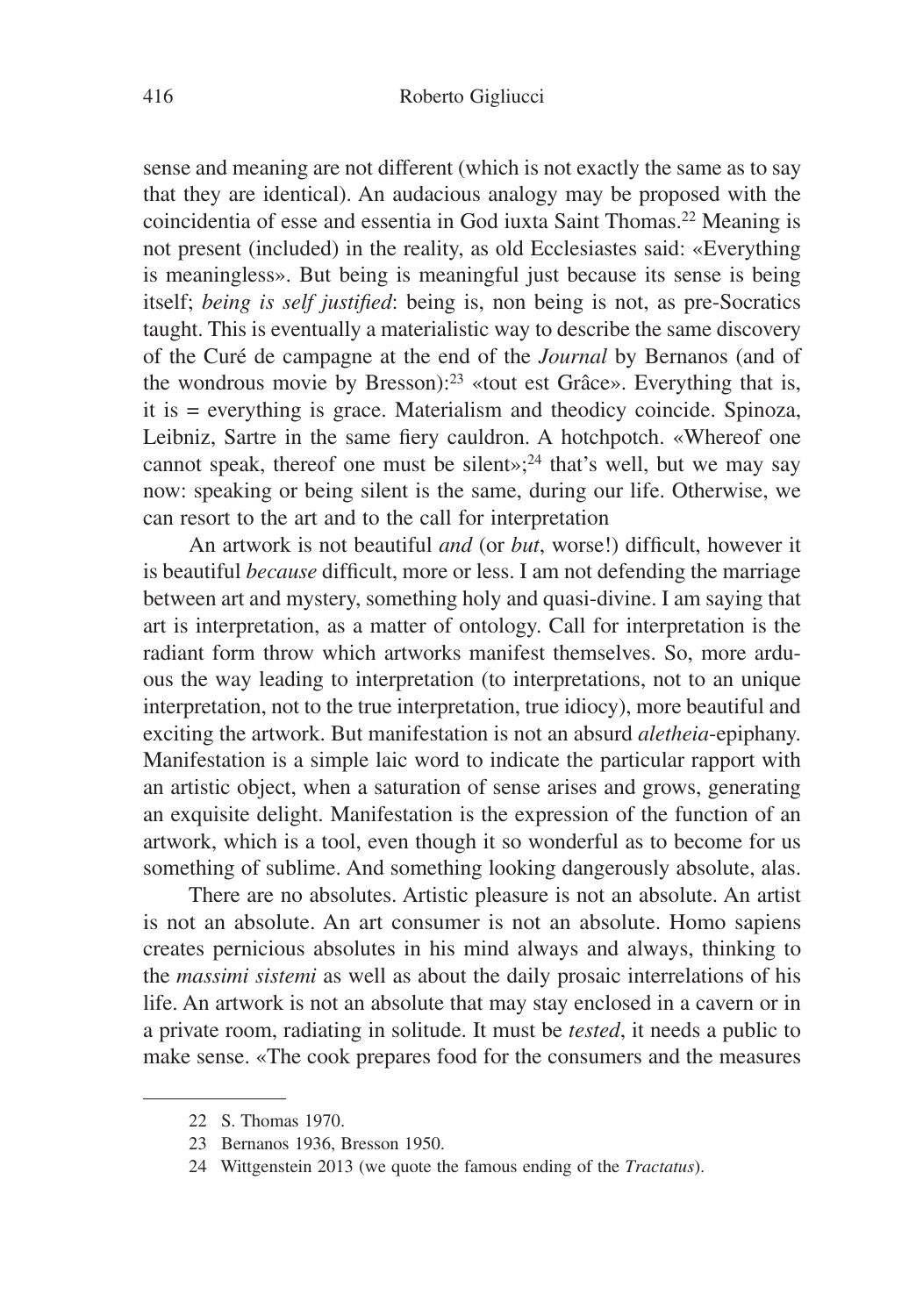of the value of what is prepared is found in consumption. [...] To be truly artistic, a work must also be estethic  $-$  that is, framed for enjoyed receptive perception».25 Art is a relative production of meaning-beauty. So art is thought. Mais on dit: et les émotions, morbleu! And we answer: Mais est-ce-que nous sommes tous des Madames Verdurin? Ou l'émotion plus déchirante n'est pas elle même une torsion des pensées? The pleasure is a delicious torture of the mind, actually. In the guise of an answer to call for interpretation

If in the aesthetic realm everything is interpretation (and this is not an intellectualistic statement, because interpretation is a quivering pleasure), then music and literature are in the same boat, they stand together (let us go back to the scheme at the beginning and eventually let us decrease the distance of opposites!). On one side we want to give meaning and expressivity to the music, on the other side we must blur the clearness of poetry. It's not true that whatever is expressed through the language is logic and neat. That is a truism, moreover, especially if we think to modern poetry, in which pre-logic, a-logic and logic elements are continuously blended in a new post-romantic form of charming enigma. But also traditional poetry is a kind of beauty that needs interpretation, a beauty that is created for the intimate pleasure of interpretation. A sweet sonnet of Diogo Bernardes, f.i., is not confined to the exact meaning of its words, but is illuminated only by the gleeful process of interpretation, by the *emotion* of fruition-interpretation. I think that even the most ancient forms of artistic expression, the cave art, quite mysterious also for the expert scholars who debate about its sense, was an invitation to interpret those amazing combinations of painted beasts, men, hands, lines and colours. If there were some religious or holy implications, that should not disturb the simple, calm, perennial grounds of artistic achievement intended as a call for interpretation, an escape from the obscure and frequently meaningless life toward a realm where everything *must be meaningful*, must have a sense, according to a common human convention. And therefore it must be interpreted, otherwise indeed there is no game, it is no fun. We think this is valid for music, poetry, fine arts, architecture, as if to say for all representative and non representative arts, abstract and figurative arts, narrative and non narrative arts. The game (I do not like this term, but it must be intended in the most serious meaning)<sup>26</sup> is the same.

<sup>25</sup> Dewey 2008: 54.

<sup>26</sup> Huizinga 1971; Gadamer 1986 (see particularly II, 1).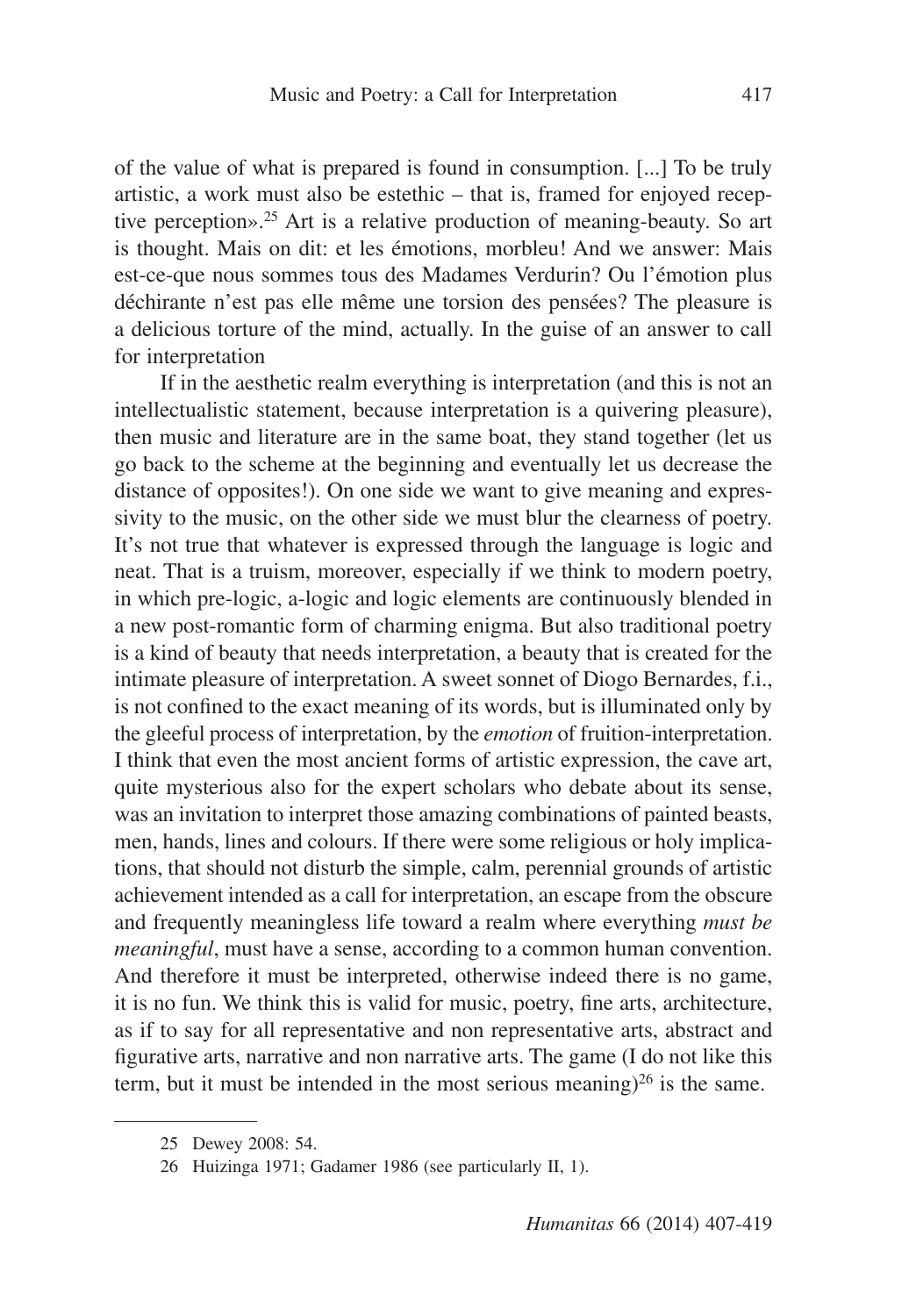- Barthes, R. (1984), *L'effet de réel*, in *Le bruissement de la langue*, *Essais critiques IV*, Paris, 179-187.
- Bernanos, G. (1936), *Le Journal d'un curé de campagne*, Paris.
- Bertati, G. (1787), *Il capriccio drammatico* [...], Venezia.
- Bonds, M. E. (2014), *Absolute Music. The History of an Idea*, Oxford.
- Bresson, R. (1950), *Le Journal d'un curé de campagne*, movie, France, b/n, 117'.
- Brown, C. S. (1948), *Music and Literature. A Comparison of the Arts*, Athens.
- Calzabigi, R. de' (1994), *Orfeo ed Euridice*, in P. Fabbri, G. Gronda (edd.), *Libretti d'opera italiani dal Seicento al Novecento*, Milano, 677-700.
- Chabanon, M. P. G. de (1785), *La Musique considérée en elle-même et dan ses rapports avec la parole, les langues, la poésie, et le théâtre*, Paris.
- Coker, W. (1972), *Music and Meaning*, New York.
- Cooke, D. (1959), *The Language of Music*, London, New York, Toronto.
- Da Ponte, L. (1995), *Il Don Giovanni*, G. Gronda (ed.), Torino.
- Davies, S. (1994), *Musical Meaning and Expression*, Ithaca and London.
- Dewey, J. (2008), *Art as Experience*, in *The Later Works*, vol. 10: 1934, J. A. Boydston (ed.), Southern Illinois University.
- Euripides (1994), *Bacchae*, in *Euripidis Fabulae*, III, James Diggle (ed.), Oxford.
- Frege, G. (1990 2a ed.) *Über Sinn und Bedeutung*, in Id., *Kleine Schriften*, I. Angelelli (ed.), Hildesheim, 143-162.
- Gadamer, H.-G. (1986), *Hermeneutik I*. *Wahrheit und Methode*, Tübingen.
- Gigliucci, R. (2013), *Tragicomico*, Milano.
- Hanslick, E. (1854), *Vom Musikalisch-Schönen*, Leipzig.
- Huizinga, J. (1971), *Homo ludens*, Boston MA.
- Kiwi, P. (2002) *Introduction to a Philosophy of Music*, Oxford, Clarendon.
- Meyer, L. B. (1956), *Emotion and Meaning in Music*, Chicago.
- Piana, G. (1991), *Filosofia della musica*, Milano.
- Russi, R. (2005), *Letteratura e Musica*, Roma.
- Scher, S. (2004), *Literature and Music*, in W. Bernhart, W. Wolf (edd.), *Word and Music Studies. Essays on Literature and Music (1967-2004) by Steven Paul Scher*, Amsterdam-New York, 173-201.
- Schleiermacher, F. D. E. (1809-1810), *Die allgemeine Hermeneutik, Geschrieben im Winter 1809-1810 (angefangen den 24sten November 09)*, ms.